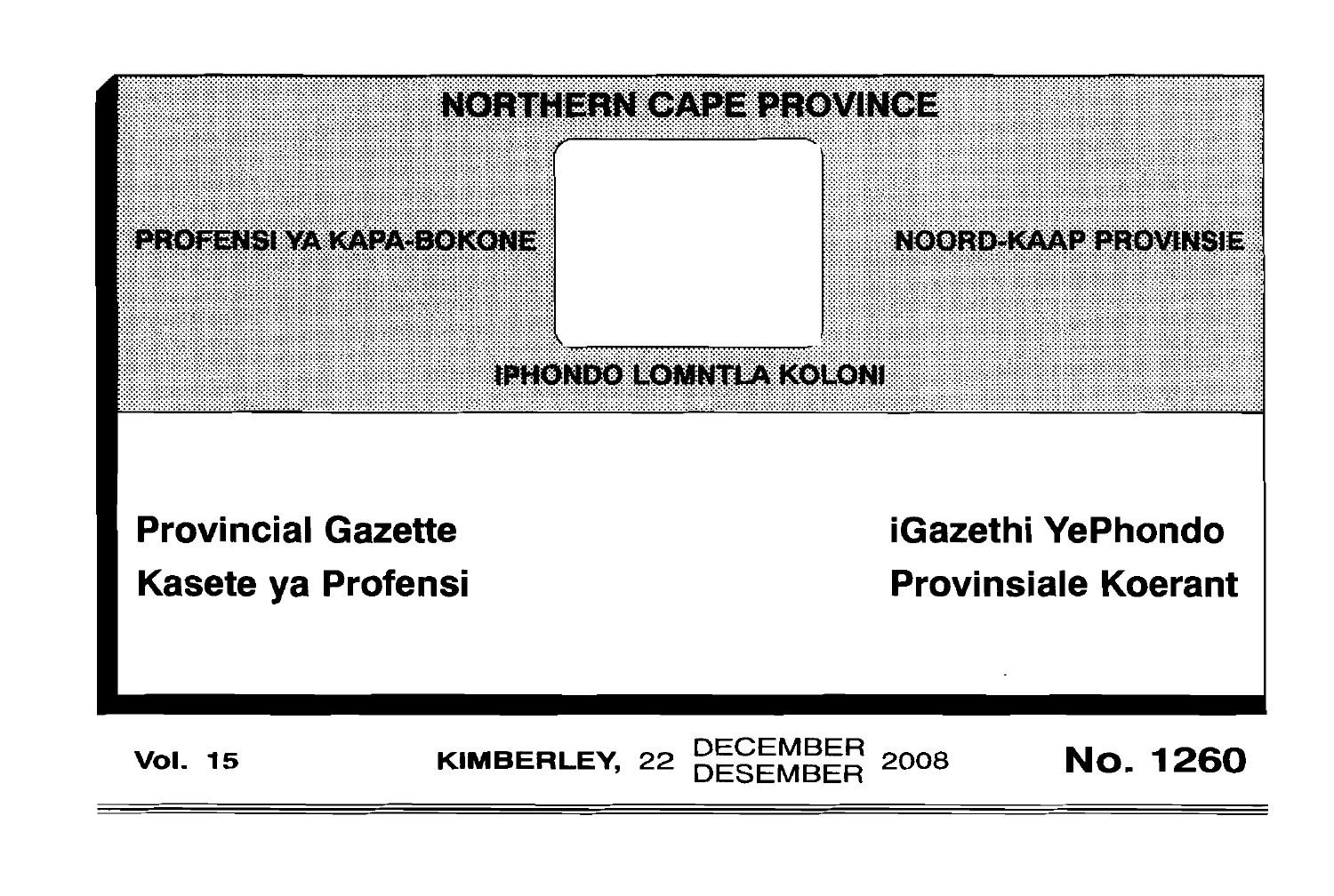No.

# **CONTENTS • INHOUD**

 $\ddot{\phantom{0}}$ 

*Page Gazette* No. No.

#### **MUNICIPAL NOTICES • MUNISIPALE KENNISGEWINGS**

|    | 22 Ordinance No. 20 of 1974: Richtersveld Municipality: Closure: Portion of street adjacent to Erven 464, 3522, 3523 |   | 1260 |
|----|----------------------------------------------------------------------------------------------------------------------|---|------|
| 22 | Ordonnansie No. 20 van 1974: Richtersveld Munisipaliteit: Sluiting: Gedeelte van straat grensend aan Erwe 464,       |   | 1260 |
|    | 23 Ordinance No. 20 of 1974: Richtersveld Municipality: Closure: Portion of street adjacent to Erven 507 and 508,    | 4 | 1260 |
|    | 23 Ordonnansie No. 20 van 1974: Richtersveld Munisipaliteit: Sluiting: Gedeelte van straat grensend aan Erwe 507 en  |   | 1260 |
| 24 | Ordinance No. 20 of 1974: Nama Khoi Municipality: Closure of portion of open space: Erf 2909, Springbok              | 5 | 1260 |
| 24 | Ordonnansie No. 20 van 1974: Nama Khoi Munisipaliteit: Sluiting van gedeelte van openbare plek: Erf 2909,            |   |      |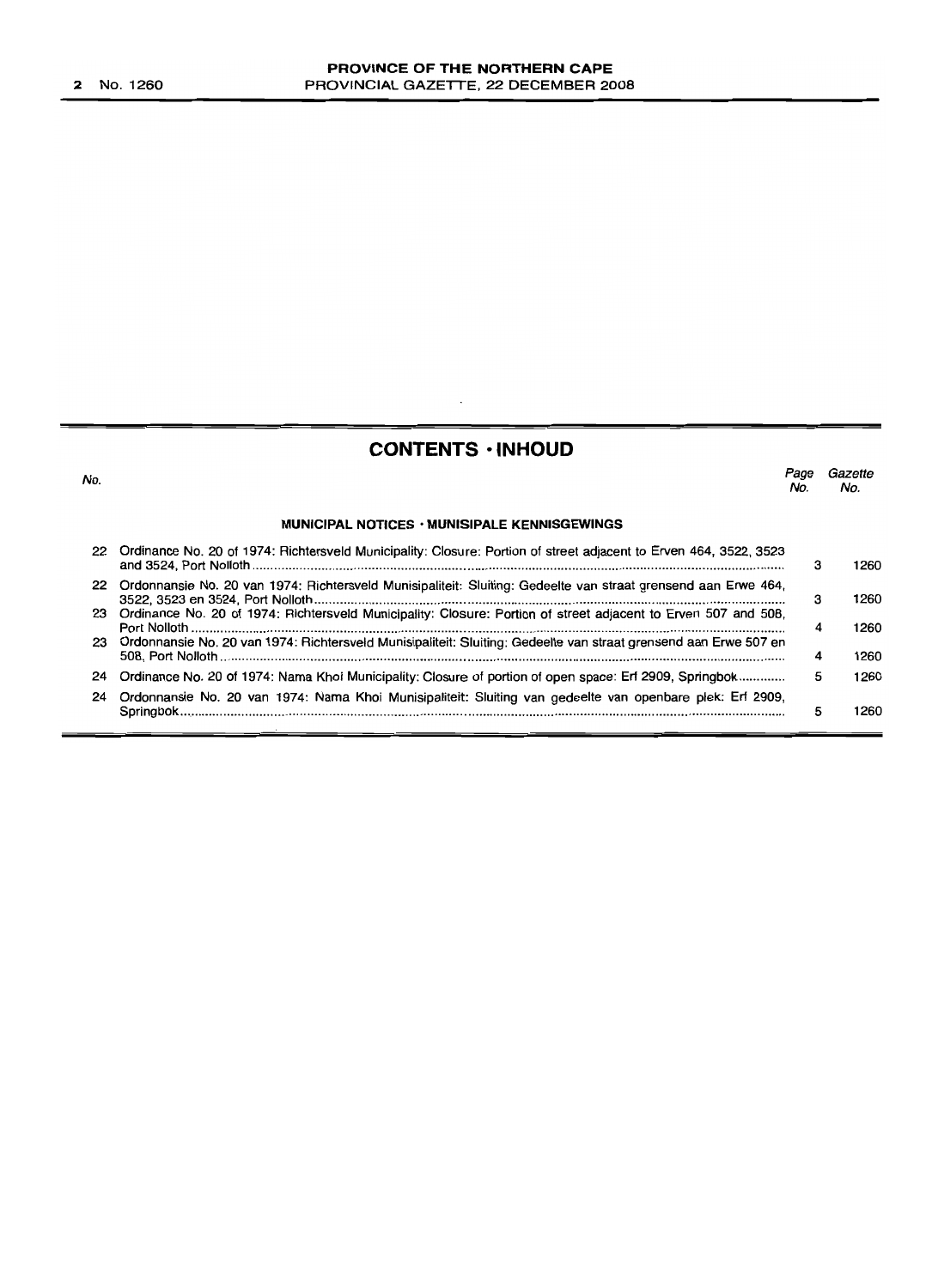# MUNICIPAL NOTICES • MUNISIPALE KENNISGEWINGS

### MUNICIPAL NOTICE 22 OF 2008

### RICHTERSVELD MUNCIPALITY

### CLOSURE OF PORTION STREET ADJACENT TO

ERF 464, 3522, 3523 & 3524, PORT NOLLOTH

Notice is hereby given of section 137(1) of Ordinance 20/1974 that a portion of Street adjacent to Erf 464, 3522, 3523 & 3524, Port Nolloth is now closed.

(Certificate nr. S/264/54 [p. 14])

Municipal Manager Municipality Private Bag X113 Port Nolloth 8280

# MUNISIPALE KENNISGEWING 22 VAN 2008

. **. ....**

# RICHTERSVELD MUNISIPALITEIT

# SLUITING VAN GEDEELTE VAN STRAAT GRENSEND AAN

# ERWE 464, 3522, 3523 & 3524, PORT NOLLOTH

Kennis geskied hiermee ingevolge Artikel 137(1) van Ordonnansie 20/1974 dat 'n gedeelte straat grensend aan Erwe 464, 3522, 3523 & 3524, Port Nolloth nou gesluit is.

(Sertifikaat no. S/264/54 [p. 14])

Munisipale Bestuurder Munisipaliteit Privaatsak X113 Port Nolloth 8280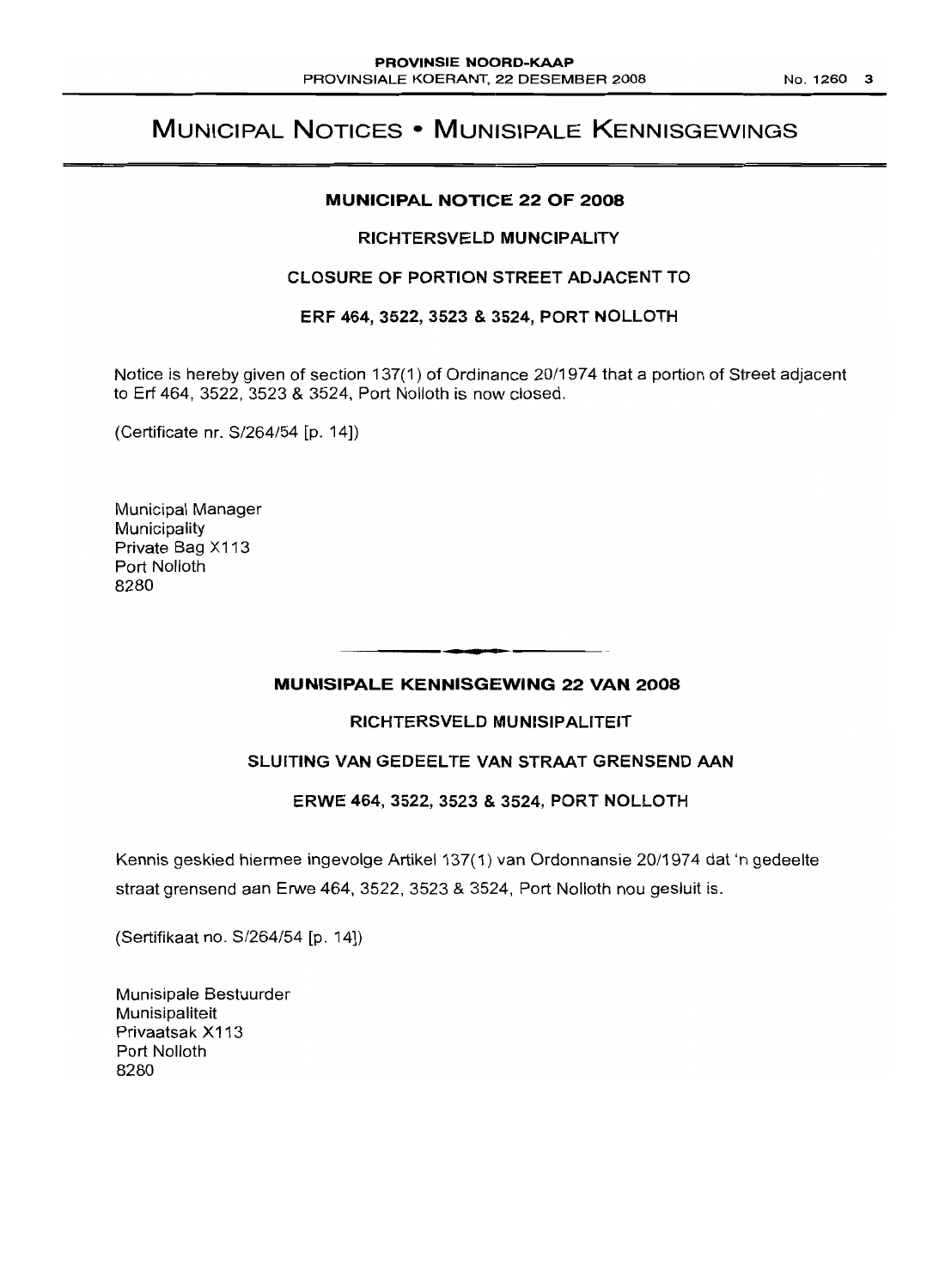### MUNICIPAL NOTICE 23 OF 2008

#### RICHTERSVELD MUNCIPALITY

### CLOSURE OF PORTION STREET ADJACENT TO

### ERF 507 & 508, PORT NOLLOTH

Notice is hereby given of section 137(1) of Ordinance 20/1974 that a portion of Street adjacent to Erf 507 & 508. Port Nolloth is now closed.

(Certificate nr. S/264/29 [p. 40])

Municipal Manager **Municipality** Private Bag X113 Port Nolloth 8280

# **•** MUNISIPALE KENNISGEWING 23 VAN 2008

Mun 23/2008

### RICHTERSVELD MUNISIPALITEIT

### SLUITING VAN GEDEELTE VAN STRAAT GRENSEND AAN

### ERWE 507 & 508, PORT NOLLOTH

Kennis geskied hiermee ingevolge Artikel 137(1) van Ordonnansie 20/1974 dat 'n gedeelte straat grensend aan Erwe 507 & 508. Port Nolloth nou gesluit is.

(Sertifikaat no. S/264/29 [p. 40])

Munisipale Bestuurder Munisipaliteit Privaatsak X113 Port Nolloth 8280